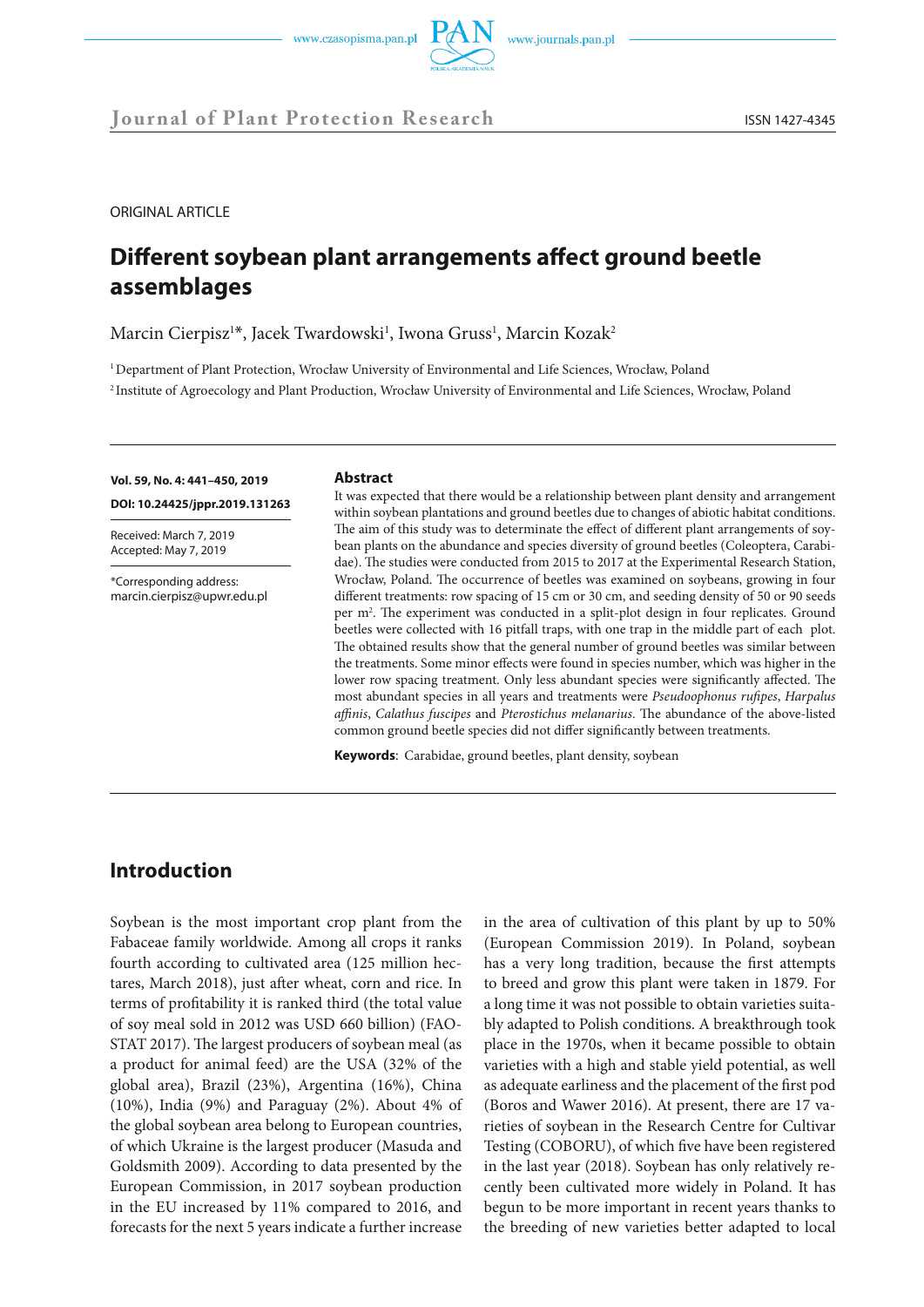climatic conditions. The increase in the cultivated area of this plant recorded in the last 3 years in Poland (in 2017 it was 12 000 ha, three times more than in 2015) indicates its popularity (Domański *et al*. 2017; Śpiewak 2017; COBORU 2018). One of the important issues is the presence of insects associated with soybean. Currently, there are only a few studies on the occurrence of soybean pests in Poland (Tyczewska *et al*. 2014). Most of the research comes from countries that are leaders in global soybean meal production (Hartman *et al*. 2011; Musser *et al*. 2011). There is even less information on beneficial arthropods linked with soybean crops.

Ground beetles, including species diversity (Lövei 2008), are some of the most numerous and most common beneficial organisms in cultivated areas (Hlivko and Rypstra 2003; Fox *et al*. 2005; Getanjaly *et al*. 2015). The vast majority of species are predators, hunting for insects and other invertebrates, and often supplementing their diet with plant seeds. Ground beetles show a wide range of habitat requirements. Their relatively low diversity is demonstrated in areas used for agriculture. They form specific groups of a few species, often observed in large quantities (Honêk and Jarošik 2000). As numerous studies have shown (Oberholzer *et al*. 2003; Carrillo *et al*. 2007; Ghahari *et al*. 2009; Renkema *et al*. 2014), under appropriate conditions ground beetles can significantly reduce the occurrence of many pest species in various types of crops. It has been shown that the impact on species biodiversity and the number of ground beetles in agroecosystems are mainly due to the type of crop (Hurej and Twardowski 2006; Saska 2007; Hummel *et al*. 2012), the number and type of agrotechnical treatments (Twardowski 2010), the use of chemical plant protection products (Kosewska *et al*. 2016), non-cultivated landscape elements (forest edges, meadows, hedgerows, etc.) (Błaszkiewicz and Schwerk 2013; Fischer *et al*. 2013) and the area neighboring cultivated areas (Leslie *et al*. 2013). An important factor affecting the occurrence of beetles could be the density of the crop, because it will modify the microclimatic conditions (shading, humidity, temperature at ground level) in the area of cultivation (Akinkunmi *et al*. 2012; Pretorius *et al*. 2017). Due to their high sensitivity to pollution, ground beetles are often used as bioindicators of changes occurring in the soil environment (Rainio and Niemelä 2003). In terms of trophic specializations, zoophagous species dominate in the Carabidae family (both small and large species). A large part are hemicarnivores, which supplement the animal diet with seeds and other plant parts, and the rarest are phytophagous species (Twardowski *et al*. 2017). Also, the habitat preferences of ground beetles are very diverse. The most common are: forest species (e.g. species of the *Carabus* genus), meadowforest species (e.g. *Pterostichus melanarius*, *Harpalus latus*), and meadow-field species (e.g. *Pseudoophonus*  *rufipes* or *Poecilus cupreus*). Species from the latter group are most commonly found in agroecosystems (Voronin and Chumakov 2015).

Ground beetles belong to insects with various habitat preferences (Czerniakowski and Olbrycht 2004). Therefore, their response to the plant arrangements in arable fields might vary depending more on the habitat preferences of individual species than total abundance (Honek 1988). The response of beetles to lower or higher row spacing combined with two variants of seeding rate will be species specific.

The aim of this study was to determine the effect of different soybean plant arrangements under arable field conditions on the abundance and species diversity of ground beetles (Coleoptera, Carabidae).

## **Materials and Methods**

### **Study area and experiment design**

The field experiment was carried out during three growing seasons (2015–2017) as part of a wider research project at the Institute of Agroecology and Plant Production, Agricultural Experimental Station, Pawłowice, belonging to the University of Environmental and Life Sciences in Wrocław, Lower Silesia, Poland (51°1737' N, 17°1176' E). The epigeic fauna was collected throughout each of the growing seasons, i.e. from the beginning of soybean leaf development (BBCH 10) to the dormancy phase (BBCH 91–99). The experiment used a randomized block design in four replications in four plant density combinations (Table 1). The area of each of the 16 plots was 30  $m<sup>2</sup>$  $(3 m \times 10 m)$ .

Other crops (cereals and oil seed) neighbored the experimental fields. About 1 km to the south, there was a mid-field belt of woods. Five hundred meters north of the experimental field, there was a drainage ditch and a long belt of shrubs. These two ecological structures could play roles in the habitat edge for ground beetles.

**Table 1.** Description of experimental treatments in soybean cultivation

| Treatment* | Code | Row spacing<br>[cm] | Seeding rate<br>[seeds per $m^2$ ] |
|------------|------|---------------------|------------------------------------|
| 15/50      |      | 15                  | 50                                 |
| 15/90      | R    | 15                  | 90                                 |
| 30/50      |      | 30                  | 50                                 |
| 30/90      |      | 30                  | 90                                 |

 $*15/50 - 15$  cm row spacing and 50 seeds per m<sup>2</sup>

15/90 – 15 cm row spacing and 90 seeds per  $m<sup>2</sup>$ 

 $30/50 - 30$  cm row spacing and 50 seeds per m<sup>2</sup>

30/90 – 30 cm row spacing and 90 seeds per  $m<sup>2</sup>$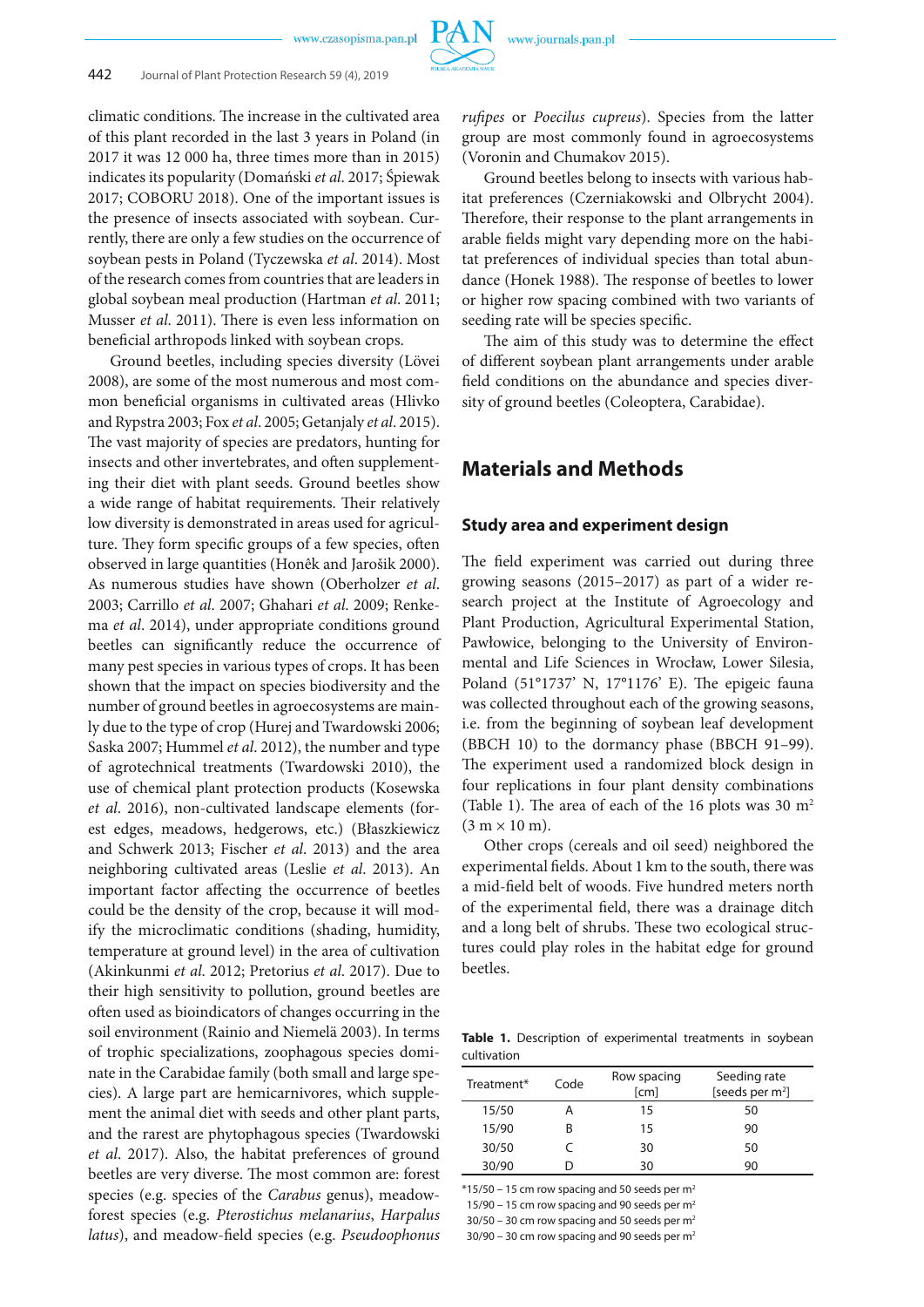

**Table 2.** Agrotechnical operations in soybean field during the study period 2015–2017

| Agrotechnical operations                                                                           | Year of treatment |            |                        |  |  |
|----------------------------------------------------------------------------------------------------|-------------------|------------|------------------------|--|--|
|                                                                                                    | 14/15             | 15/16      | 16/17                  |  |  |
| Winter ploughing (3 plough furrow)                                                                 | 7.11.2014         | 17.11.2015 | 14.11.2016             |  |  |
| Heavy harrow                                                                                       | 15.03.2015        |            | 6.03.2017              |  |  |
| Field cultivator + roller                                                                          | 23.03.2015        | 18.04.2016 | 20.04.2017, 24.04.2017 |  |  |
| Pre-sowing fertilization                                                                           | 22.04.2015        | 22.04.2016 | 24.04.2017             |  |  |
| Active harrow                                                                                      | 23.03.2015        |            |                        |  |  |
| Sowing of soybean                                                                                  | 22.04.2015        | 25.04.2016 | 24.04.2017             |  |  |
| Herbicide: Sencor liquid (metribuzin) 0,55 dm <sup>3</sup> · ha <sup>-1</sup>                      | 24.03.2015        |            |                        |  |  |
| Herbicide: Dispersion Afalon 450 SC (linuron) 1,5 dm <sup>3</sup> · ha <sup>-1</sup>               |                   | 26.04.2016 |                        |  |  |
| Herbicide: Boxer 800 EC (prosulfocarb) 4,0 dm <sup>3</sup> $\cdot$ ha <sup>-1</sup>                |                   |            | 27.04.2017             |  |  |
| Herbicide: Select Super 120 EC (clethodim) 2,0 dm <sup>3</sup> · ha <sup>-1</sup>                  |                   |            | 19.05.2017             |  |  |
| Herbicide: Corum 502,4 SL (bentazone and imazamox) $0.62$ dm <sup>3</sup> $\cdot$ ha <sup>-1</sup> |                   | 19.05.2016 | 25.05.2017, 9.06.2017  |  |  |
| Soybean harvest                                                                                    | 12.09.2015        | 13.09.2016 | 29.09.2017*            |  |  |

\*late harvest due to delayed sowing

### **Agrotechnical conditions**

The soybean (*Glycine max* (L.) Merr.) variety used in the experiment was Merlin. The plants were cultivated on clay-loam soil. The forecrop was winter wheat. The wheat was harvested each year during the first ten days of August using a combine harvester with a mounted straw chopper (Table 2). Harvest residues were introduced into the soil using a grubber, followed by pre-harvest ploughing (November 10–20). In 2015 and 2016, soil levelling was carried out using a cultivating aggregate (spring cultivator  $+$  spring shaft). In the spring pre-sowing fertilization was applied in doses (kg · ha<sup>-1</sup>): 60 P<sub>2</sub>O<sub>5</sub>, 120  $K_2$ O and 30 N. Soybeans were sown from April 20 to 30 with the use of a field seed drill. The sowing depth was 3–4 cm. Pre-emergence herbicide treatments were applied to reduce the occurrence of dicotyledonous weeds (active substance – linuron 450 g  $\cdot$  l<sup>-1</sup>) at a dose of 1.5 dm<sup>3</sup>  $\cdot$  ha<sup>-1</sup>. Chemical treatment against dicotyledonous weeds and some monocotyledons was performed on May 19 with benzonates and mazamox at a dose of  $1.25 \text{ dm}^3 \cdot \text{ha}^{-1}$  combined with an adjuvant containing methyl oleate and fatty alcohol (Dash HC) at a dose of  $0.6$  dm<sup>3</sup> ⋅ ha<sup>-1</sup>. Neither insecticides nor fungicides were used throughout this experiment. The soybean were usually harvested at full maturity in the dormancy phase (BBCH 99) with a field plot harvester in the middle of September.

### **Sampling and identification of ground beetles**

Ground beetles were collected using pitfall traps. Sixteen traps were used, with one trap in the middle part of each of the four plots (replicates) in each of the four treatments. Traps were emptied once a week from the beginning of the emergence of soybean (May 11–31) until full maturity of the soybeans (September 10–20). One trap consisted of a transparent 0.5 liter plastic container (9 cm diameter, and height 14.2 cm). Each trap was located in the middle of plots, placed into the ground with the top of the trap at the soil surface. Each container was filled 1/3rd with ethylene glycol (100% concentration), which caused the death and preservation of the collected arthropods. The traps were additionally secured with a plastic roof placed over the container, which protected them from falling leaves and rain. The collected specimens of beetles were counted and identified to the species level mainly using the Hůrka identification key (Hůrka 1996).

#### **Data analysis**

Statistical analyses were carried out separately for each of the 3 years of research, both for the total number of individuals and the number of selected species of ground beetles. The significance of differences was examined in the Statistica program, version 13.2. The GLM (general linear model) model was used for analysis. The data from all years of the study had unnominal distribution (Shapiro-Wilk test). The p-value in the tests was lower than 0.05, thus the hypothesis of normality was rejected. The explanatory variables were treatments (A – 15/50, B – 15/90, C – 30/50, D – 30/90), date (16 dates in 2015, 15 in 2016, and 11 in 2017) and the interaction between date and treatment ( $p \leq 0.05$ ).

The species response of ground beetles in relation to the tested treatments is shown in redundancy analysis (RDA) graphs (Canoco, version 4.5) separately for each year of research. The treatment was included as the environmental factor. The occurrence of the four most abundant species (*P. rufipes*, *H. affinis*, *C. fuscipes* and *P. melanarius*), which accounted for more than 77% of the whole Carabidae community, was used for further analysis.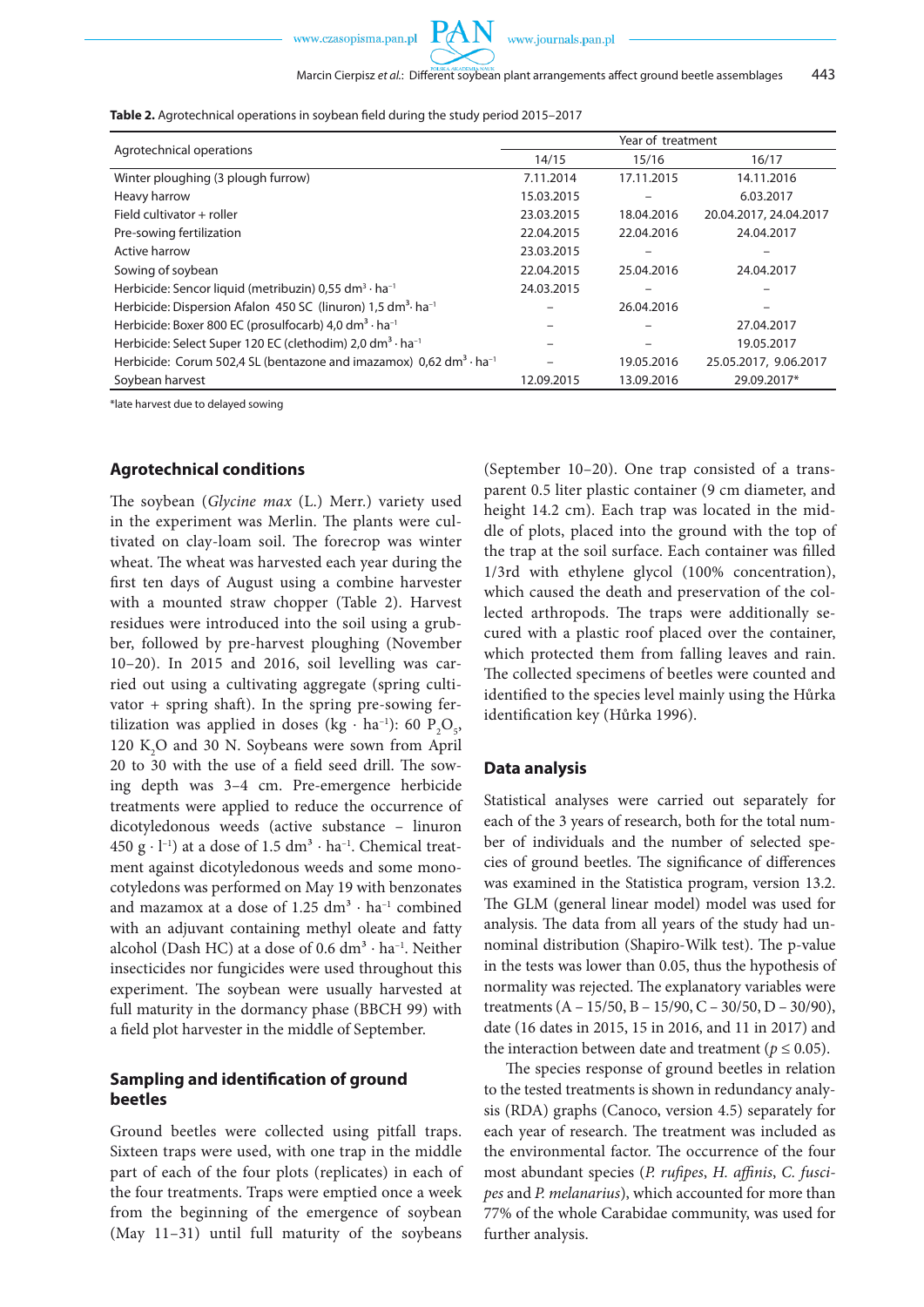## **Results**

### **Total abundance**

A total of 10,919 ground beetles were caught during all years of the experiment (Table 3). The largest number of beetles was collected in 2016 – 3,791 individuals, fewer in 2015 – 3,661, and the least of all in 2017 – 3,467. The number of ground beetles did not differ significantly between experimental treatments (effect of treatment,  $F = 0.2044$ ;  $p = 0.89$ ), or in the case of interaction between treatment and date  $(F = 1.2555; p = 0.30)$ . In all years of the study a significant influence of the date on the occurrence of the ground beetles was noticed. In 2015, the highest number of beetles (1,183 individuals) was found in treatment D (30 cm row spacing and 90 seeds per m<sup>2</sup>) (1,183 individuals), the least in treatment C (30 cm row spacing and 50 seeds per  $\mathrm{m}^{2}\mathrm{)}$ (736 individuals). In 2016, the highest number of beetles was found in treatments B (15 cm row spacing and 90 seeds per  $m^2$ ) (1,092 individuals) and A (15 cm row spacing and 50 seeds per  $m<sup>2</sup>$ ) (1,062 individuals). In 2017, the highest number of beetles was found in treatment A – 1,080 individuals, the least in treatment B –761 individuals.

Among the ground beetles collected during the 3 years of the experiment, 53 species were identified (Table 4). Most species were found in treatment A – 42 species. Less diversity was noted in treatment C – 38 species and D – 40 species. The smallest variety was characterized by treatment B. In 2015, significantly more species occurred in treatment A than in other treatments ( $F = 6.0718$ ;  $p = 0.001$ ).

## **Redundancy analysis (RDA) of ground beetles depending on the tested treatment**

In 2015, the first RDA axis explained 91% of the variance, while the second axis explained 7.4% of the variance (Fig. 1). The treatment which had the greatest impact on the carabids was D, associated with the occurrence of species reaching high numbers (*P. rufipes*, *Calathus melanocephalus*, *P. cupreus*). Combination C was associated with the occurrence of species *Cicindela germanica*, *Amara aulica*, *Notiophilus aquaticus*, *Calathus erratus*). Treatments B and A showed similar effects on the beetle community. That means that row spacing was a factor of greater importance than the number of sown seeds. The species associated with those combinations were: *Harpalus tardus*, *Dolichus halensis* and *Ophonus azureus*.

In 2016, the firstRDA axis explained 82.1% of the variance, while the second axis explained 16.9% of the variance (Fig. 2). On opposite sides of the first RDA axis species related to different row spacing have been arranged. Species: *Harpalus affinis*, *Microlestes minutulus*, *N. aquaticus* preferred spacing of 30 cm wide, while narrower spacing (15 cm) was preferred by: *P. cupreus*, *Bembidion lampros*, *Trechus quadristriatus*. On the opposite sides of the second ordinate axis

| Table 3. Total number of individuals and species number of ground beetles |
|---------------------------------------------------------------------------|
|---------------------------------------------------------------------------|

| Treatment                | $A^*$ | B     | C               | D     | All<br>treatments | Effect of<br>treatment<br>(F, p, df) | <b>Effect of date</b><br>(F, p, df) | Effect treatment**<br>data $(F, p, df)$ |
|--------------------------|-------|-------|-----------------|-------|-------------------|--------------------------------------|-------------------------------------|-----------------------------------------|
| 2015                     |       |       |                 |       |                   |                                      |                                     |                                         |
| Number<br>of individuals | 899   | 843   | 736             | 1,183 | 3,661             | 0.2044; 0.89, 3                      | 22.8037; 0.000013; 15               | 1.2555; 0.30; 45                        |
| Species number           | 26a   | 23    | 22 <sub>b</sub> | 24    | 40                | 6.0718; 0.001; 3                     | 0.0001; 0.99; 15                    | 3.1801; 0.02; 45                        |
| 2016                     |       |       |                 |       |                   |                                      |                                     |                                         |
| Number<br>of individuals | 1,062 | 1,092 | 821             | 816   | 3,791             | 0.0366; 0.99; 3                      | 18.6028; 0.00007; 14                | 0.20392; 0.89; 32                       |
| Species number           | 30    | 26    | 32              | 26    | 47                | 0.4656; 0.71; 3                      | 2.419; 0.12; 14                     | 0.5432; 0.60; 32                        |
| 2017                     |       |       |                 |       |                   |                                      |                                     |                                         |
| Number<br>of individuals | 1,080 | 761   | 774             | 852   | 3,467             | 0.1681; 0.92; 3                      | 11.7738; 0.001; 10                  | 0.5069; 0.68; 30                        |
| Species number           | 25    | 25    | 24              | 26    | 40                | 1.0307; 0.38; 3                      | 8.6275; 0.004; 10                   | 0.1839; 0.91, 30                        |
| Total in 3 years         |       |       |                 |       |                   |                                      |                                     |                                         |
| Number<br>of individuals |       |       |                 |       | 10,919            |                                      |                                     |                                         |
| Species number           |       |       |                 |       | 53                |                                      |                                     |                                         |

\*code see Table 1

\*\*GLM analysis results (general linear model)

The values which show significant effects ( $p \le 0.05$ ) are marked in bold

Different lower case letters in rows indicate significant differences between treatments (*p* ≤ 0.05, GLM)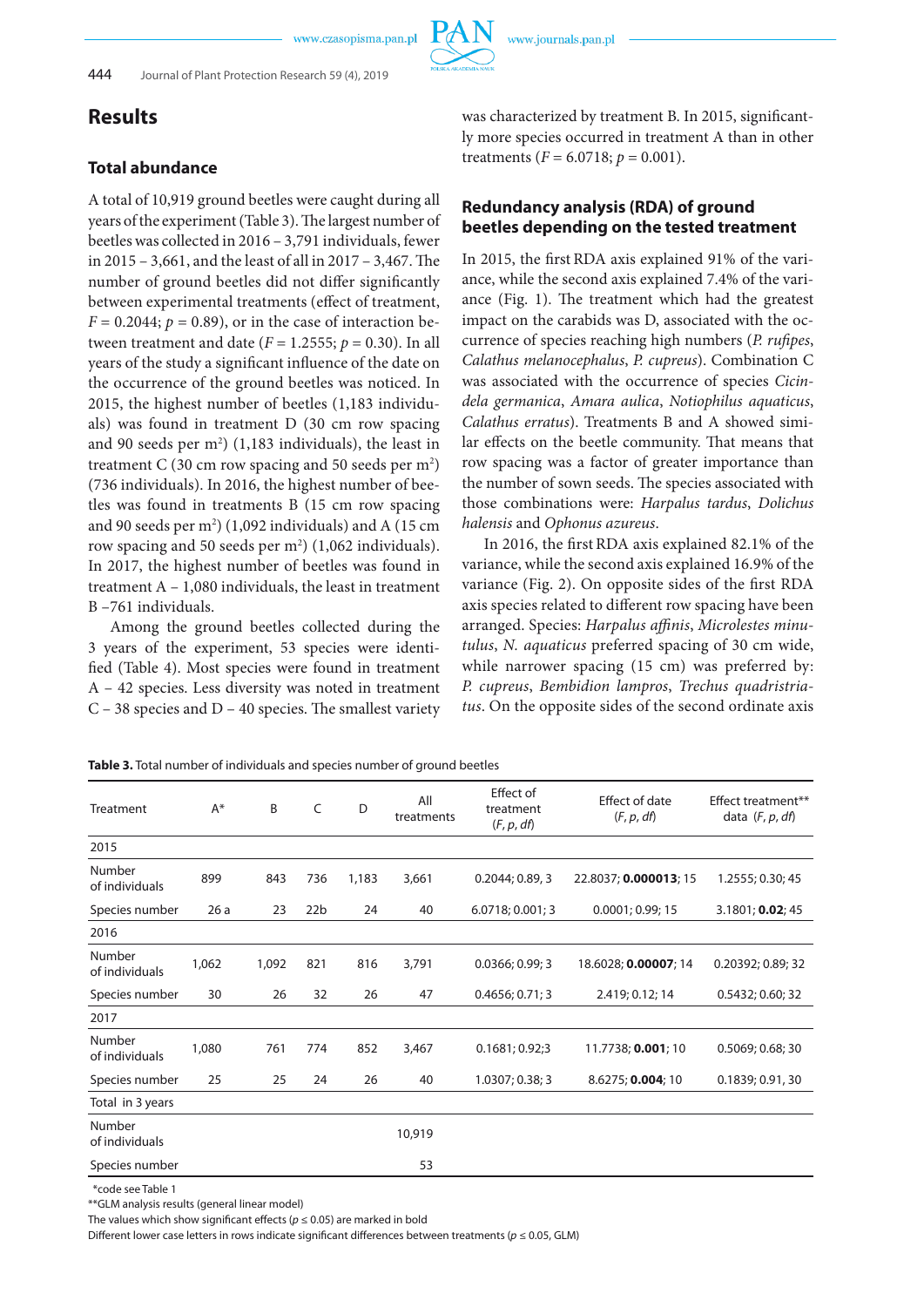

| Species                 | $A^*$ |      | B   |      | C   |      | D   |      |       |  |
|-------------------------|-------|------|-----|------|-----|------|-----|------|-------|--|
|                         | No.   | $\%$ | No. | $\%$ | No. | $\%$ | No. | $\%$ | Total |  |
| 2015                    |       |      |     |      |     |      |     |      |       |  |
| Pseudoophonus rufipes   | 342   | 38.0 | 334 | 39.6 | 352 | 47.8 | 491 | 41.5 | 1,519 |  |
| Harpalus affinis        | 181   | 20.1 | 157 | 18.6 | 144 | 19.6 | 217 | 18.3 | 699   |  |
| Calathus fuscipes       | 176   | 19.6 | 163 | 19.3 | 119 | 16.2 | 227 | 19.2 | 735   |  |
| Pterostichus melanarius | 81    | 9.0  | 93  | 11   | 57  | 7.7  | 83  | 7.0  | 314   |  |
| 2016                    |       |      |     |      |     |      |     |      |       |  |
| Pseudoophonus rufipes   | 689   | 64.8 | 629 | 57.6 | 490 | 59.7 | 472 | 57.8 | 2,280 |  |
| Harpalus affinis        | 81    | 7.6  | 77  | 7.1  | 99  | 12.1 | 75  | 9.2  | 332   |  |
| Calathus fuscipes       | 18    | 1.7  | 13  | 1.2  | 14  | 1.7  | 14  | 1.7  | 59    |  |
| Pterostichus melanarius | 11    | 1.0  | 17  | 1.6  | 15  | 1.8  | 16  | 2.0  | 59    |  |
| 2017                    |       |      |     |      |     |      |     |      |       |  |
| Pseudoophonus rufipes   | 422   | 39.1 | 250 | 32.9 | 276 | 35.6 | 310 | 36.4 | 1,258 |  |
| Harpalus affinis        | 93    | 8.6  | 81  | 10.6 | 100 | 12.9 | 64  | 7.5  | 338   |  |
| Calathus fuscipes       | 94    | 8.7  | 56  | 10.6 | 76  | 9.8  | 120 | 14.1 | 346   |  |
| Pterostichus melanarius | 65    | 6.0  | 54  | 7.1  | 41  | 5.3  | 68  | 8.0  | 228   |  |

#### **Table 4.** The abundance of the most numerous beetle species during the three years of the study

\*experimental treatments (see Table 1)



#### RDA 1 - 91% of the variance explained

**Fig. 1.** The RDA biplot of the ground beetle community depended on experimental treatments in 2015

A\_dors – *Anchomenus dorsalis*; A\_auli – *Amara aulica*; A\_cos – *Amara consularis*; A\_fulv – *Amara fulva*; A\_simi – *Amara similata*; B\_bull – *Badister bullatus*; B\_lampr – *Bembidion lampros;* B\_quad – *Bembidion quadrimaculatum*; B\_prop – *Bembidion properans*; C\_ambi – *Calathus ambiguus*; C\_erra – *Calathus erratus*; C\_fusc – *Calathus fuscipes*; C\_mela – *Calathus melanocephalus*; C\_coria – *Carabus coriaceus*; C\_nemo – *Carabus nemoralis*; C\_germ – *Cicindela germanica*; C\_foss – *Clivina fossor*; D\_hale – *Dolichus halensis*; H\_affi – *Harpalus affinis*; H\_dimi – *Harpalus dimidiatus*; H\_pici – *Harpalus picipennis*; H\_rubr – *Harpalus rubripes*; H\_smar – *Harpalus smaragdinus*; L\_pili – *Loricera pilicornis*; M\_minu – *Microlestes minutulus*; N\_aqua – *Notiophiluss aquaticus;* O\_azur – *Ophonus azureus*; O\_brev – *Ophonus brevicollis*; P\_cupr – *Poecilus cupreus;* P\_vers – *Poecilus versicolor*; P\_rufi – *Pseudoofonus rufipes*; P\_mela – *Pterostichus melanarius;* P\_nige – *Pterostichus niger*; P\_stre – *Pterostichus strenuus*; S\_pumi – *Stomis pumicatus*; S\_viva – *Synuchus vivalis;* T\_quad – *Trechus quadristriatus*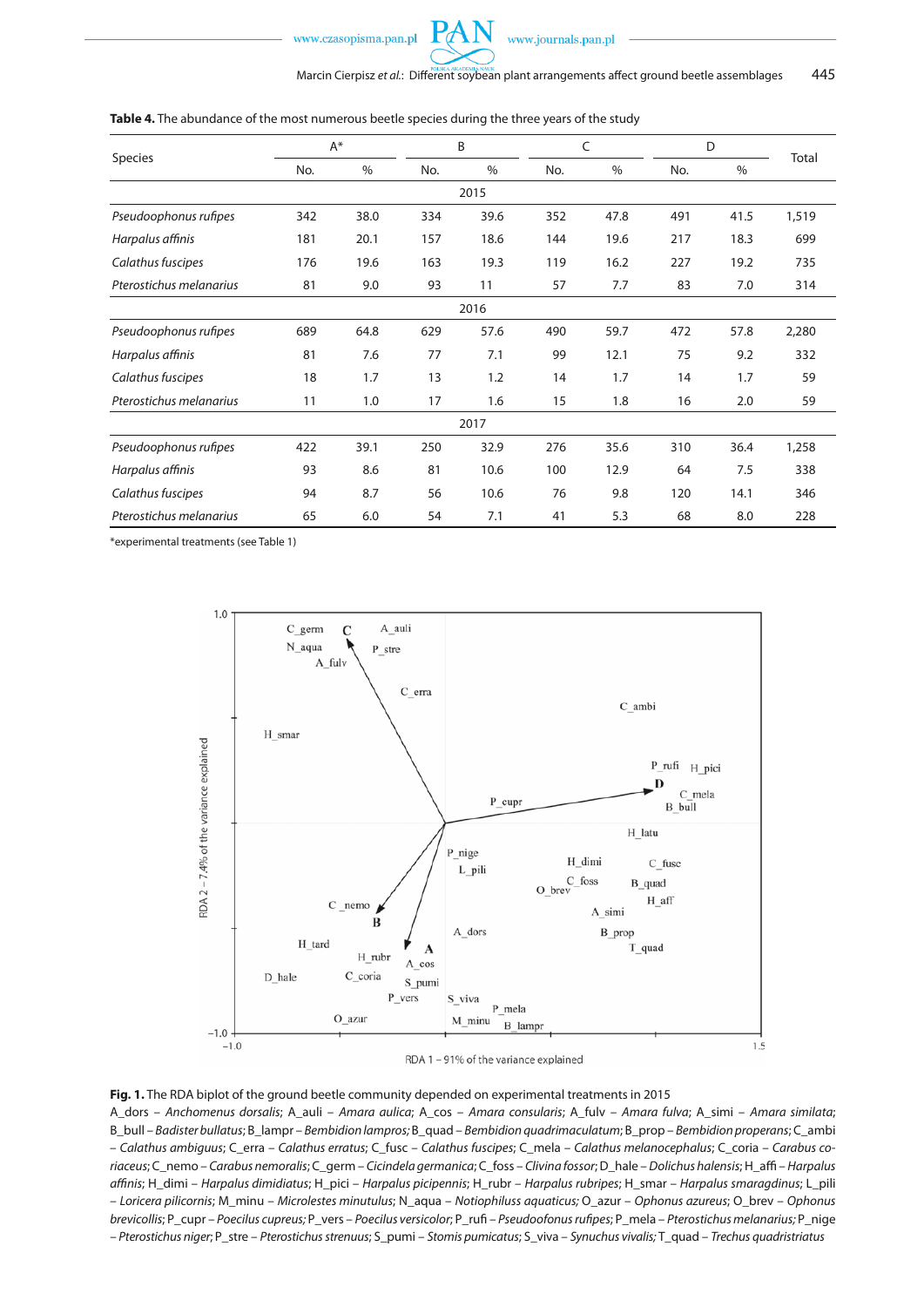



**Fig. 2.** The RDA biplot of the ground beetle community depended on experimental treatments in 2016 A\_dors – *Anchomenus dorsalis*; A\_aene – *Amara aenea*; A\_cons – *Amara consularis*; A\_eury – *Amara eurynota*; A\_fulv – *Amara fulva*; A\_simi – *Amara similata*; A\_bino – *Anisodactylus binotatus*; B\_lamp – *Bembidion lampros*; B\_quad – *Bembidion quadrimaculatum*; B\_prop – *Bembidion properans*; B\_harp – *Bradycellus harpalinus*; B\_ceph – *Broscus cephalotes*; C\_ambi – *Calathus ambiguus*; C\_erra –

*Calathus erratus*; C\_fusc – *Calathus fuscipes*; C\_cant – *Carabus cancellatus*; C\_gran – *Carabus granulatus*; C\_foss – *Clivina fossor*; D\_hale – *Dolichus halensis*; H\_affi – *Harpalus affinis*; H\_dimi – *Harpalus dimidiatus*; H\_dist – *Harpalus distinguendus*; H\_froe – *Harpalus froelichii*; H\_latu – *Harpalus latus*; H\_lute – *Harpalus luteicornis*; H\_rubr – *Harpalus rubripes*; H\_smar – *Harpalus smaragdinus*; H\_tard – *Harpalus tardus*; L\_pili – *Loricera pilicornis*; M\_minu – *Microlestes minutulus*; N\_aqua – *Notiophilus aquaticus*; O\_azur – *Ophonus azureus*; O\_brev – *Ophonus brevicollis*; P\_assi – *Platynus assimilis*; P\_cupr – *Poecilus cupreus*; P\_versi – *Poecilus versicolor*; P\_rufi – *Pseudoophonus rufipes*; P\_mela – *Pterostichus melanarius*; P\_nige – *Pterostichus niger*; P\_sten – *Pterostichus strenuus*; Pt\_vern – *Pterostichus vernalis*; S\_pumi – *Stomis pumicatus*; S\_viva – *Synuchus vivalis*; T\_quad – *Trechus quadristriatus*; Z\_tene – *Zabrus tenebrioide*

there were species that preferred treatments with different sowing density. Lower seeding was preferred by: *Amara eurynota*, *Calathus ambiguus* and *Harpalus dimidiatus*, while sowing of 50 seeds per meter was preferred by: *Synuchus vivalis*, *Harpalus smaragdinus* and *Ophonus brevicollis*.

In 2017, the 1st RDA axis explained 80.2% of the variance, while the 2nd explained 13.1% of the

variance (Fig. 3). The A treatment had the greatest influence on the Carabidae community. It was associated with the following species: *P. cupreus*, *Bembidion properans*, *Loricera pilicornis*. The vectors of treatments D and B were on opposite sides of the second ordinate axis. The D treatment was associated with the occurrence of *B. lampros*, *Stomis pumicatus*, *Harpalus latus*, and B with *Amara familiaris*, *Carabus nemoralis*, *Amara consularis*.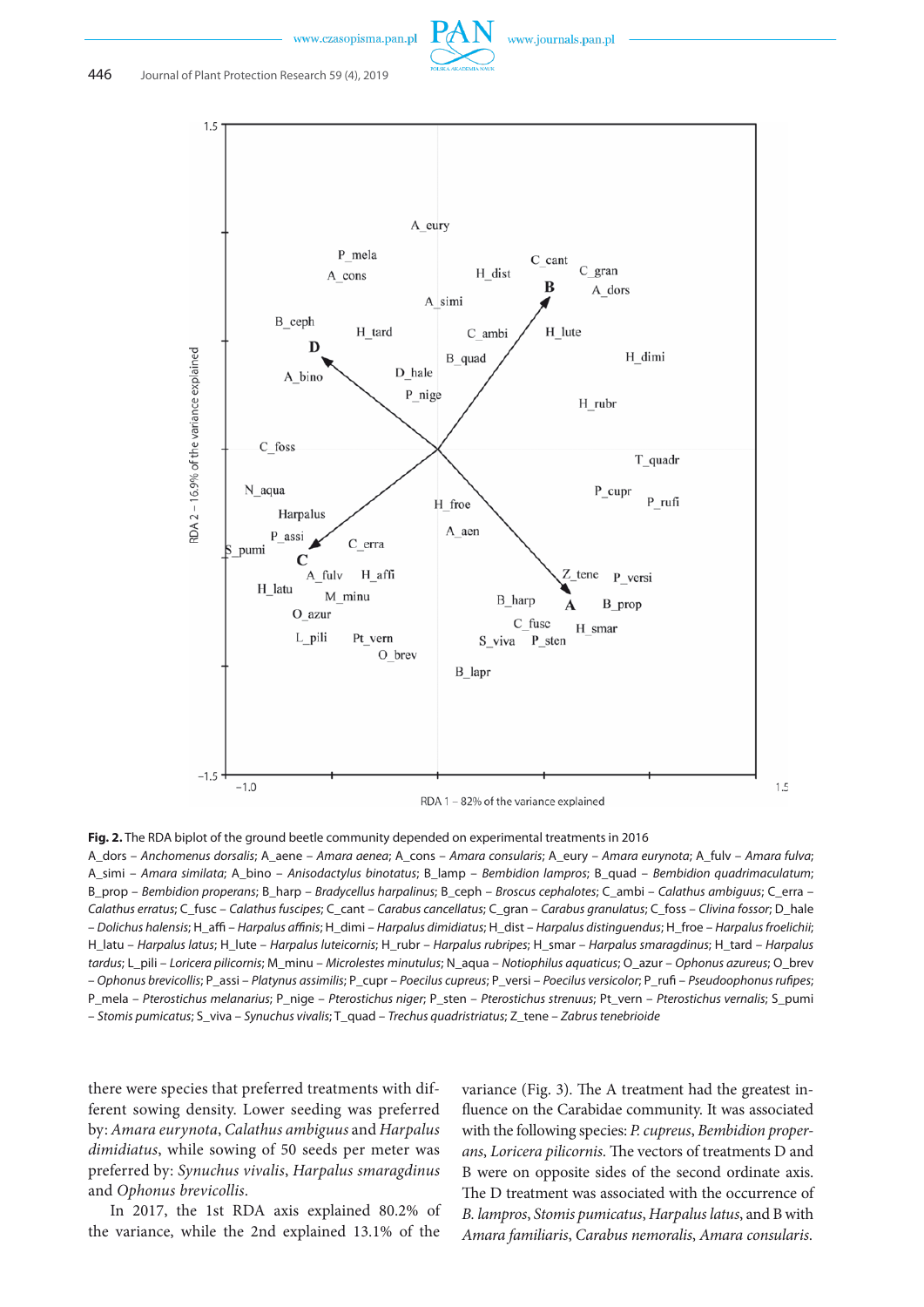

**Fig. 3.** The RDA biplot of the ground beetle community depended on experimental treatments in 2017 A\_dors – *Anchomenus dorsalis*; A\_apri – *Amara apricaria*; A\_cons – *Amara consularis*; A\_eury – *Amara eurynota*; A\_fami – *Amara familiaris*; A\_ovat – *Amara ovata*; A\_simi – *Amara similata*; A\_bino – *Anisodactylus binotatus*; B\_lamp – *Bembidion lampros*; B\_quad – *Bembidion quadrimaculatum*; B\_prop – *Bembidion properans*; C\_ambi – *Calathus ambiguus*; C\_erra – *Calathus erratus*; Cala\_fus – *Calathus fuscipes*; C\_nemo – *Carabus nemoralis*; C\_germ – *Cicindela germanica*; C\_foss – *Clivina fossor*; D\_hale – *Dolichus halensis*;

H\_affi – *Harpalus affinis*; H\_dimi – *Harpalus dimidiatus*; H\_rubr – *Harpalus rubripes*; H\_smara – *Harpalus smaragdinus*; H\_tard – *Harpalus tardus*; L\_pili – *Loricera pilicornis*; N\_aqua – *Notiophilus aquaticus*; O\_azur – *Ophonus azureus*; O\_punc – *Ophonus puncticollis*; P\_assi – *Platynus assimilis*; P\_cupr – *Poecilus cupreus*; P\_rufi – *Pseudoophonus rufipes*; P\_mela – *Pterostichus melanarius*; P\_vern – *Pterostichus vernalis*; S\_pumi – *Stomis pumicatus*; S\_viva – *Synuchus vivalis*; T\_quad – *Trechus quadristriatus*; Z\_tene – *Zabrus tenebrioides*

### **Analysis of the number of selected species**

During the 3 years of the study the most abundant species were *P. rufipes*, *H. affinis*, *C. fuscipes* and *P. melanarius* (Table 4). In different years they accounted together for 61.2 to 91.3% of the whole population in particular treatments*.* There were no distinct differences in the abundance of the most abundant species between experimental treatments (Table 4).

## **Discussion**

In agroecosystems ground beetles are a crucial link as natural enemies of herbivorous invertebrates (Kromp 1999; Lang *et al*. 1999; Lee and Edwards 2011). Furthermore, numerous studies have shown that some carabid species occurring in crop fields effectively limit the number of weeds by eating their seeds (Honek *et al*. 2003; Kulkarini *et al*. 2015). Due to their connection with the soil environment, they are often used as indicators of this crucial element of the ecosystem (Cameron and Leather 2012; Rusch *et al*. 2013). The impact of different agricultural systems and crops on ground beetles is relatively well investigated (Twardowski *et al*. 2012; Nijak *et al*. 2013; Gailis *et al*. 2017). However, there is a lack of information about ground beetles and other beneficial insects in the soybean crop, which is relatively new in Poland. In our research we examined the impact of soybean plant density (row spacing and seed number) on the abundance of ground beetles and species composition. Plant density impacts the shape of agrocenosis and, consequently, insect diversity and number. In this study plant density had a significant impact on species diversity, but only in one year of the study. In 2015, significantly more species appeared in treatment A (15 cm row spacing and 50 seeds per m<sup>2</sup>) in comparison to treatment C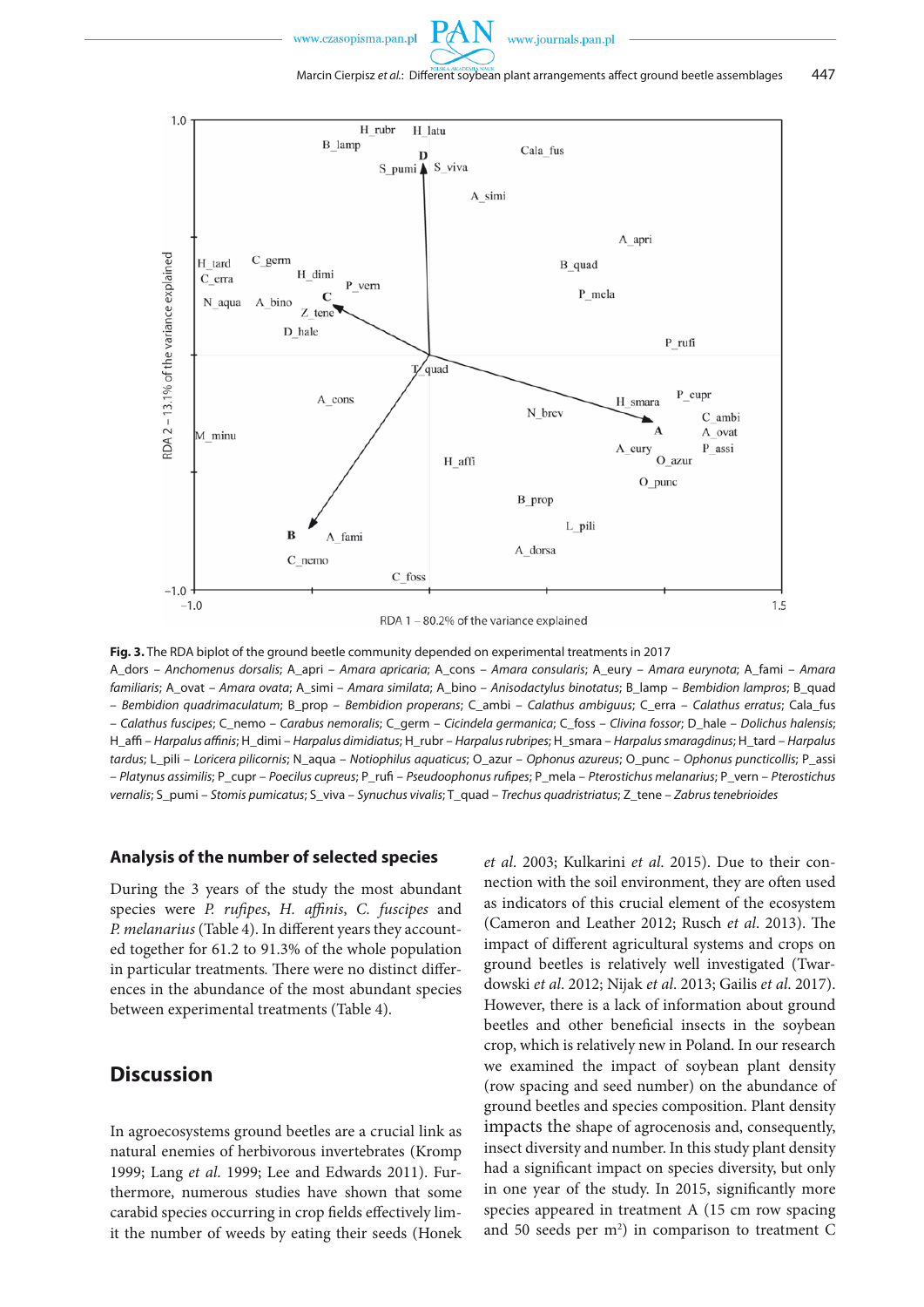(30 cm row spacing and 50 seeds per  $m<sup>2</sup>$ ). At the same time, no effects were observed in the case of total abundance and numbers of the most abundant species. Baker and Dunning (1975) found that the density of a sugar beet crop differentially affected the number of the most abundant species of ground beetles. The experiment of Honêk and Jarošik (2000) showed that carabids prefer shaded positions until the density of the crop is partial or low. At the same time, the abundance of ground beetles was different, depending on the type of crop. In an earlier experiment Honêk stated that in the case of cereals, significantly more ground beetles were caught in stands with lower plant density. These differences concerned both the number and the species diversity of caught beetles (Honêk 1988). The density of plants has a direct impact on the microclimate of the crop. A greater density of plants results in increased shading, as well as lower temperatures at the soil surface, and higher humidity (Monteiro *et al*. 2006; Murányi 2015).

By analyzing the species diversity and the number of carabids in the experimental treatments (RDA biplots) it can be noticed that the occurrence of individual species is related to their habitat preferences. For example, *B. properans* preferred stands with the A treatment, while *N. aquaticus* preferred stands with the C treatment. It is worth mentioning that the listed species are rather rare in the whole population. Considering this, RDA plots showed some minor effects of plant density only on selected species. This is consistent with our hypothesis, that the effect of plant arrangement might be more specific. Honêk and Jarošik (2000) found that species *B. lampros, N. aquaticus*  and *Bembidion quadrimaculatum,* in all the years of their experiment, preferred a treatment without plant cover, while treatments with high shading were more frequently chosen by *Anchomenus dorsalis*, *Bembidion obtusum*, and *Carabus cancellatus*. Trefas and van Lenteren (2008) found that *P. melanarius* females are more likely to choose shaded and moist places for laying eggs. In our studies this species was also the most numerous in treatments with highest density (treatment D – 30 cm row spacing and 90 seeds per  $m^2$ ).

In our study the most abundant species (which accounted for more than 76% of the community) were: *P. rufipes*, *H. affinis*, *C. fuscipes* and *P. melanarius*  (Table 4). No distinct differences were found when comparing experimental treatments (Table 4). These species are relatively common in other agricultural experiments. Hurej and Twardowski (2006) found high numbers of *P. rufipes* and *H. affinis* in a mixed crop of yellow lupin and spring triticale, while Kosewska (2018) found high numbers of *P. rufipes* and *P. melanarius* in large scale cereal cultivation.

## **Conclusions**

In conclusion, plant density had no significant effect on the abundance of ground beetles. Only minor differences were found considering species richness, which was higher in the lower row spacing. Plant density affected only less abundant species (*B. properans*, *M. minutulus*, *T. quadristriatus* and *L. pilicornis*), whose abundance was related to particular treatments. The most abundant species in soybean (in all treatments) were *P. rufipes*, *H. affinis*, *C. fuscipes* and *P. melanarius*. The abundance of listed species did not differ significantly between treatments.

Carabidae are important predators in the agricultural landscape. Their high number and species diversity might directly decrease the abundance of pests in many crops, including soybean. Therefore, it is important to create suitable conditions for these insects, which is consistent with integrated plant protection and sustainable agriculture.

In the future we hope to continue this project with a study on predatory insects in soybean crops and their prey.

#### **Acknowledgements**

We are grateful to Mrs. Kamila Twardowska and Joanna Magiera-Dulewicz from the Department of Plant Protection, Wroclaw University of Environmental and Life Sciences as well as Emilia Wiciejowska for their input with sample collection and laboratory work.

#### **References**

- Akinkunmi O., Akintoye H., Umeh V., AdeOluwa O. 2012. Influence of spacing on the feeding activities of major pests of sunflower and their associated damage. Agriculture and Biology Journal of North America 3 (6): 233–236. DOI: 10.5251/abjna.2012.3.6.233.236
- Baker A., Dunning R. 1975. Some effects of soil type and crop density on the activity and abundance of the epigeic fauna, particularly Carabidae, in sugar-beet fields. Journal of Applied Ecology 12: 809–818.
- Błaszkiewicz M., Schwerk A. 2013. Carabid beetle (Coleoptera: Carabidae) diversity in agricultural and post-agricultural areas in relation to the surrounding habitats. Baltic Journal of Coleopterology 13 (1): 15–26.
- Boros L., Wawer A. 2016. The next stage of dissemination and expansion of soybean cultivation in Polish conditions. Agro Serwis 3: 47–52.
- Cameron K., Leather S. 2012. How good are carabid beetles (Coleoptera, Carabidae) as indicators of invertebrate abundance and order richness? Biodiversity and Conservation 21: 763–779. DOI: https://doi.org/10.1007/s10531-011- 0215-9
- Carrillo R., Alarcón R., Neira M. 2007. The effects of carabid beetles (Coleoptera: Carabidae) on the arthropod fauna of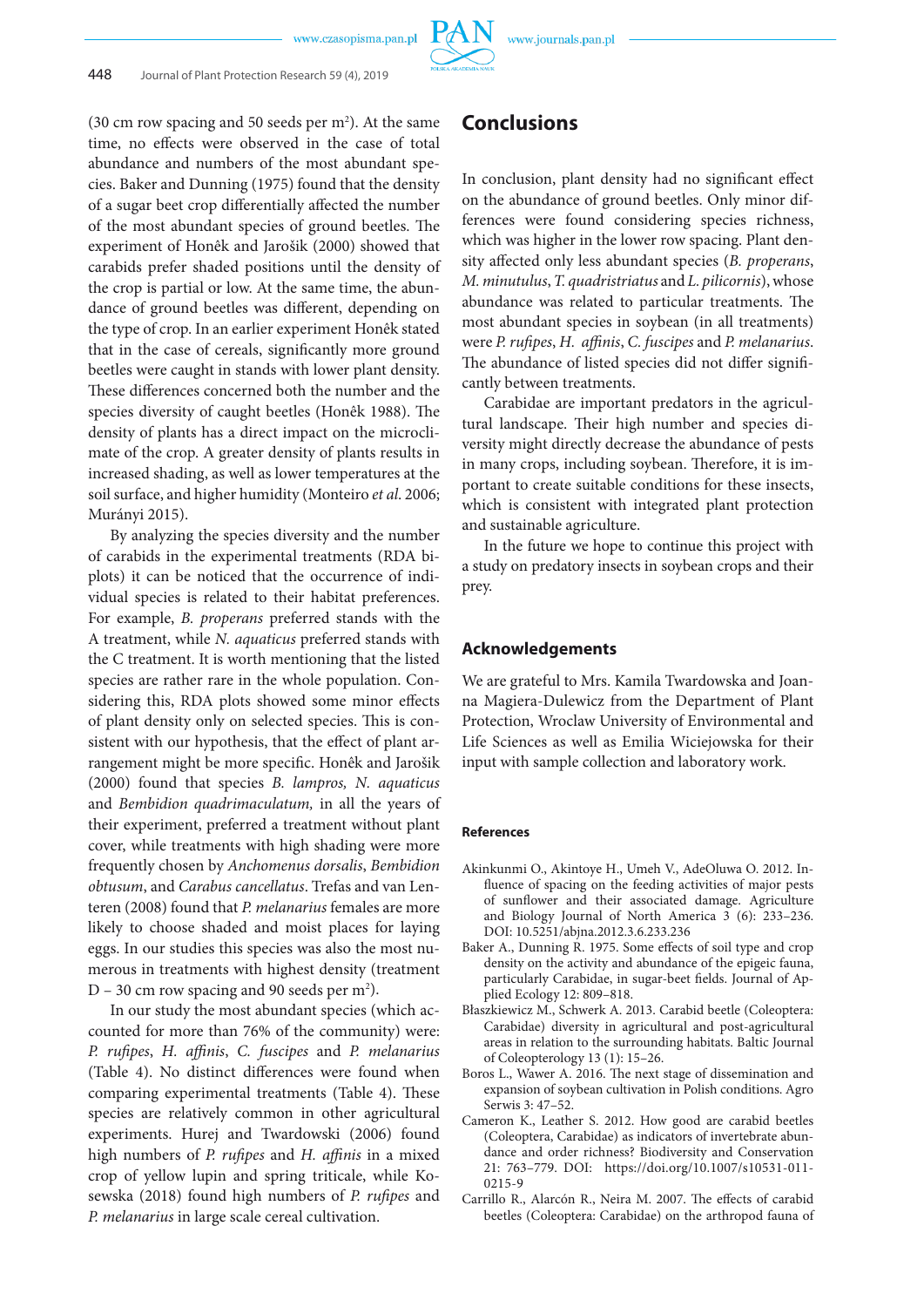wheat fields in Chile. Revista de Biología Tropical 55 (1): 101–111. DOI: 10.15517/rbt.v55i1.6060

- COBORU. 2018. Research Centre of Cultivar Testing (COBORU), Varieties admitted to the Polish National List. Available on: http://www.coboru.pl/English/Rejestr\_eng/ odm\_w\_rej\_eng.aspx?kodgatunku=SOS
- Czerniakowski Z., Olbrycht T. 2004. Różnorodność gatunkowa biegaczowatych (Col. Carabidae) w wybranych biotopach południowo-wschodniej Polski. Progress in Plant Protection 44 (1): 2–27.
- Domański P., Osiecka A., Stuczyńska E. 2017. Wyniki porejestrowych doświadczeń odmianowych – Bobowate grubonasienne. Centralny Ośrodek Badania Odmian Roślin Uprawnych 132: 5–43.
- European Commission. 2019 European Commission, Oilseeds and Protein Crops Market Situation. 2019. Available on: https://circabc.europa.eu/sd/a/215a681a-5f50-4a4b-a953 e8fc6336819c/oilseeds-market%20situation.pdf
- Fischer C., Schlinkert H., Ludwig M., Holzschuh A., Gallé R., Tscharntke T., Batàry P. 2013. The impact of hedge-forest connectivity and microhabitat conditions on spider and carabid beetle assemblages in agricultural landscapes. Journal of Insects Conservation 17: 1027–1038. DOI: 10.1007/ s10841-013-9586-4
- FAOSTAT. 2017. Food and Agriculture Organization of the United Nations. Top 10 Country Production of Soybeans. Available on: www.fao.org/faostat/en/#rankings/countries
- Fox T., Landis D., Cardoso F., Difonzo C. 2005. Impact of predation on establishment of the soybean aphid, Aphis glycines in soybean, *Glycine max*. BioControl 50 (4): 545–563. DOI: 10.1007/s10526-004-6592-1
- Gailis J., Turka I., Ansumane M. 2017. The most frequent ground beetles (Coleoptera, Carabidae) are differently affected by main soil treatment and crop rotation in winter wheat fields. Acta Biologica Universitatis Daugavpiliensis 17 (1): 29–52.
- Getanjaly Rai V., Sharma P., Kushwaha R. 2015. Beneficial insects and their value to agriculture. Research Journal of Agriculture and Forestry Sciences 3 (5): 25–30.
- Ghahari H., Kesdek M., Samin N., Ostovan H., Havaskary M., Imani S. 2009. Ground beetles (Coleoptera: Carabidae) of Iranian cotton fields and surrounding grasslands. Munis Entomology & Zoology Journal 4 (2): 436–450.
- Hartman G., West E., Herman T. 2011. Crops that feed the World 2. Soybean – worldwide production, use, and constraints caused by pathogens and pests. Food Security 3: 5–17. DOI: http://dx.doi.org/10.1007/s12571-010-0108-x
- Honêk A. 1988. The effect of crop density and microclimate on pitfall trap catches of Carabidae, Staphylinidae (Coleoptera) and Lycosidae (Araneae) in cereal fields. Pedobiologia 32: 233–242.
- Honêk A., Jarošik V. 2000. The role of crop density, seed and aphid presence in diversification of field communities of Carabidae (Coleoptera). European Journal of Entomology 97: 517–525. DOI: 10.14411/eje.2000.080
- Honêk A., Martinkova Z., Jarošik V. 2003. Ground beetles (Carabidae) as seed predators. European Journal of Entomology 100 (4): 531–544. DOI: 10.14411/eje.2003.081
- Hlivko J., Rypstra A. 2003. Spiders reduce herbivory: nonlethal effects of spiders on the consumption of soybean leaves by beetle pests. Annals of the Entomological Society of America 96 (6): 914–919. DOI: https://doi.org/10.1603/0013- 8746(2003)096
- Hummel J., Dosdall L., Clayton G., Harker K., O'Donovan J. 2012. Ground beetle (Coleoptera: Carabidae) diversity, activity density, and community structure in a diversified agroecosystem. Environmental Entomology 41 (1): 72–80. DOI: 10.1603/EN11072
- Hurej M., Twardowski J. 2006. The influence of yellow lupin intercropped with spring triticale on predatory carabid beetles (Coleoptera: Carabidae). European Journal of Entomology 103 (1): 259–261. DOI: 10.14411/eje.2006.031
- Hůrka K. 1996. Carabidae of the Czech and Slovak Republics. Kabourek, Zlin, Czech Republic, 565 pp.
- Kosewska A. 2018. Comparison of ground beetle (Coleoptera, Carabidae) assemblages in tillage and no-tillage cultivation of cereals crop. Progress in Plant Protection 58 (1): 40–48. DOI: 10.14199/ppp-2018-005
- Kosewska A., Nietupski M., Nijak K., Skalski T. 2016. Effect of plant protection on assemblages of ground beetles (Coleoptera, Carabidae) in pea (*Pisum* L.) and lupine (*Lupinus* L.) crops. Periodicum Biologorum 118 (3): 213–222. DOI: 10.18054/pb.2016.118.3.391
- Kromp B. 1999.Carabid beetles in sustainable agriculture: a review on pest control efficacy, cultivation impacts and enhancement. Agriculure, Ecosystems and Environment 74: 187–228. DOI: https://doi.org/10.1016/S0167-8809(99)00037-7
- Kulkarini S., Dosdall L., Willenborg C. 2015. The role of ground beetles (Coleoptera: Carabidae) in weed seed consumption: a review. Weed Science 63: 355–376. DOI: https://doi. org/10.1614/WS-D-14-00067.1
- Lang A., Filser J., Henschel J. 1999. Predation by ground beetles and wolf spiders on herbivorous insects in a maize crop. Agriculture, Ecosystems and Environment 72: 189–199. DOI: https://doi.org/10.1016/S0167-8809(98)00186-8
- Lee J., Edwards D. 2011. Impact of predatory carabids on belowand above-ground pests and yield in strawberry. BioControl 57: 515–522. DOI: 10.1007/s10526-011-9425-z
- Leslie T., Biddinger D., Rohr J., Hulting A., Mortensen D., Fleischer S. 2013. Examining shifts in Carabidae assemblages across a forest-agriculture ecotone. Environmental Entomology 43 (1): 18–28. DOI: 10.1603/EN13099
- Lövei G. 2008. Ecology and conservation biology of ground beetles (Coleoptera: Carabidae) in an age of increasing human dominance. Magyar Tudományos Akadémia 5–22. DOI: http://real-d.mtak.hu/id/eprint/121
- Masuda T., Goldsmith P. 2009. World soybean production: area harvested, yield, and long-term projections. International Food and Agribusiness Management Review 12: 143–163.
- Monteiro J., Sentelhas P., Chiavegato E. 2006. Microclimate and ramulosis occurrence in a cotton crop under three plant population densities in Southern Brazil. AgriScientia 23 (2): 45–53.
- Murányi E. 2015. Effect of plant density and row spacing on maize (*Zea mays* L.) grain yield in different crop year. Journal of Agricultural and Environmental Sciences 2 (1): 57–63. DOI: 10.18380/SZIE.COLUM.2015.1.57
- Musser F., Catchot A., Davis J., Herbert D., Leonard B., Lorenz G., Reed T., Reisig D., Stewart S. 2011. 2016 soybean insects losses in the southern US. Midsouth Entomologist 5: 11–22.
- Nijak K., Kosewska A., Kordan B. 2013. Comparison of carabid beetles (Col., Carabidae) assemblages in integrated and organic potato management. Progress in Plant Protection 53 (1): 64–69. DOI: http://dx.doi.org/10.14199/ppp -2013–118
- Oberholzer F., Escher N., Frank T. 2003. The potential of carabid beetles (Coleoptera) to reduce slug damage to oilseed rape in the laboratory. European Journal of Entomology 100: 81–85. DOI: 10.14411/eje.2003.016
- Pretorius R., Hein G., Blankenship E., Purrington F., Bradshaw J. 2017. Response of *Pemphigus betae* (Hemiptera: Aphididae) and Beneficial Epigeal Arthropod Communities to Sugarbeet Plant Density and Seed-Applied Insecticide in Western Nebraska. Environmental Entomology 46 (1): 107–117. DOI: 10.1093/ee/nvw157
- Rainio J., Niemelä J. 2003. Ground beetles (Coleoptera: Carabidae) as bioindicators. Biodiversity and Conservation 12: 487–506. DOI: 10.1023/A:1022412617568
- Renkema J., Cutler G., Blanchard D., Hammermeister A. 2014. Using ground beetles (Coleoptera: Carabidae) to control slugs (Gastropoda: Pulmonata) in salad greens in the laboratory and greenhouse. The Canadian Entomologist 146 (5): 567–578. DOI: https://doi.org/10.4039/tce.2014.8